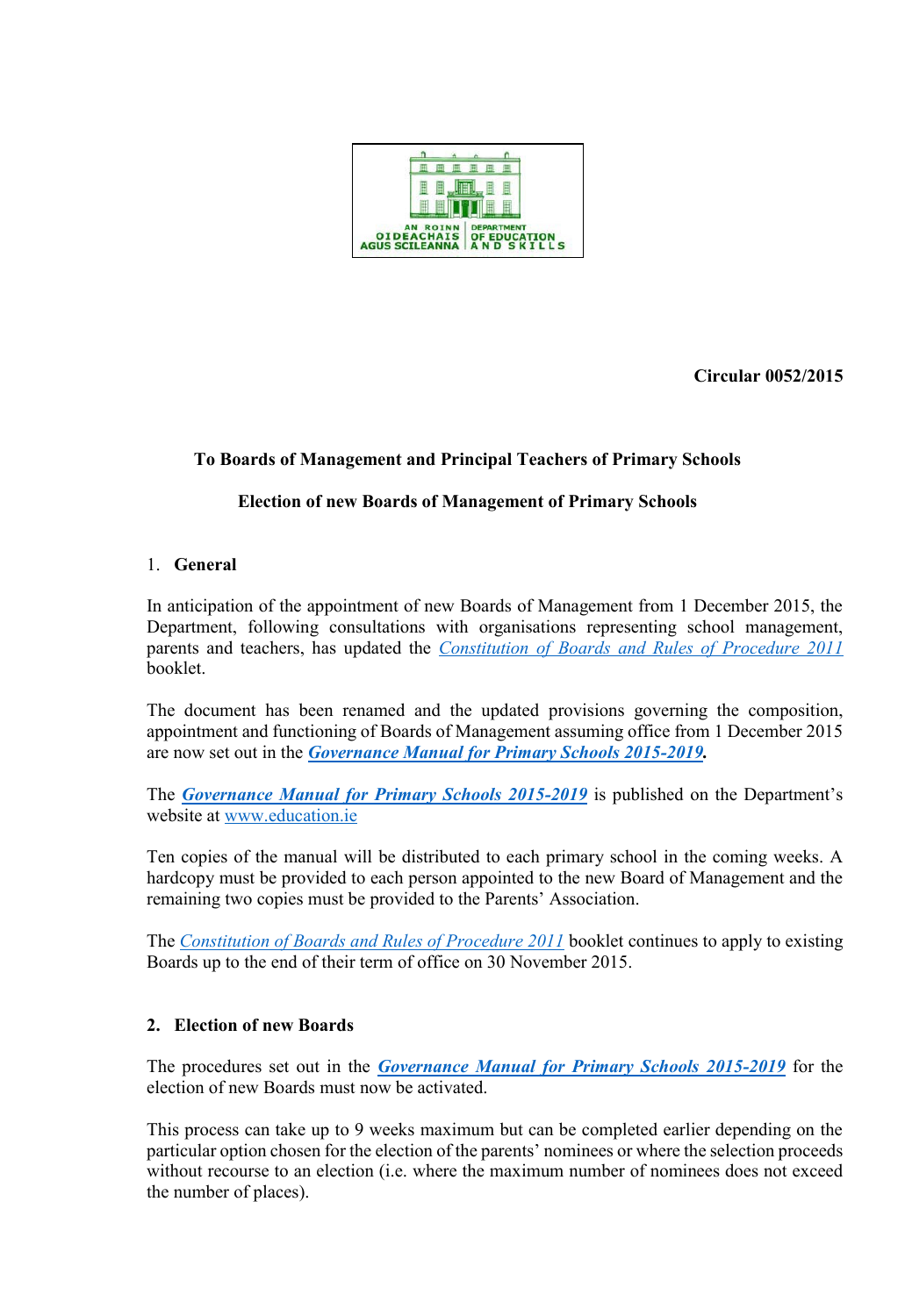The maximum timeframe for elections is set out in the Appendix to this circular. Under this timeframe each new Board shall assume office from 1 December 2015. The term of all outgoing Boards shall expire on 30 November 2015.

## 3. **Queries**

If, after reading this circular or the *[Governance Manual for Primary Schools 2015-2019](http://www.education.ie/en/Schools-Colleges/Information/Boards-of-Management/Governance-Manual-for-Primary-Schools-2015-2019.pdf)* you have any queries relating either to the circular or to the manual, these should be e-mailed to the Department at: schoolgovernance@education.gov.ie

Queries in relation to **Appendices D, E and H** should be emailed to: [teachersna@education.gov.ie](mailto:teachersna@education.gov.ie)

### **4. Dissemination of circular**

A copy of this circular should be provided to members of the Board of Management and all school personnel. A copy should also be provided to the Parents' Association. This circular and manual may be accessed on the Department of Education and Skills website at [www.education.ie](http://www.education.ie/)

Paraic Joyce Principal Officer School Governance Section.

September 2015